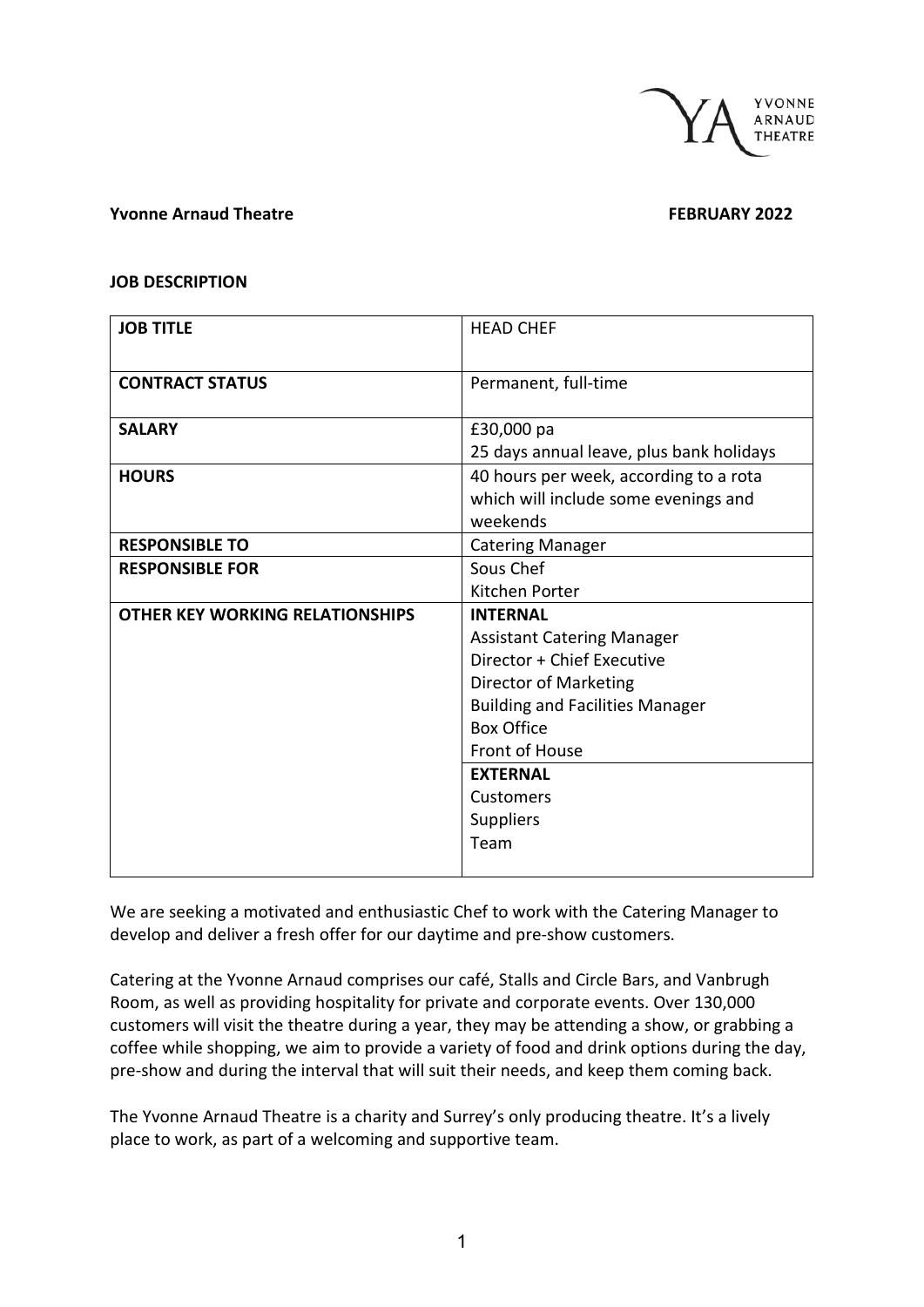# **JOB PURPOSE**

To create menus, achieving GP targets; ensuring the kitchen is fully compliant with all Food Safety and Health and Safety requirements and policies. To lead the kitchen team in creating a robust catering offer that will attract new interest in our hospitality outlets, as well as delighting our current customers.

# **THE PERSON**

You will be used to the demands of managing a busy kitchen and able to respond to a frequently changing environment. You should be familiar with trends in catering and able to create contemporary menus, suitable for all dietary requirements.

# **DUTIES & RESPONSIBILITIES**

- Create exciting and tasty menus with the Catering Manager, while maintaining an agreed level of gross profit
- To ensure a high standard of food leaves the kitchen, in a timely and precise manner
- Daily monitoring of stock and ordering from suppliers along with regular stocktakes and a keen eye on minimising wastage.
- Maintain a safe and hygienic environment whilst adhering to all current legislations and guidelines
- Be a strong and approachable leader to the team, responsible for motivating and ongoing training.

# **Management**

- To rota and schedule the kitchen team
- To monitor stock, undertake regular stocktakes and minimise wastage.
- To maintain a safe and hygienic environment, adhering to all current legislations and guidelines.
- Ensure all due diligence is compliant and up to date

# **Other**

- Demonstrate an understanding of the theatre's values, ethos and mission and to promote these through everyday practice in the role.
- Comply with all legislative, regulatory and policy requirements as appropriate
- Comply with the theatre's financial regulations and financial management procedures
- Observe the policies, procedures and practices of health & safety in all aspects of the role
- Demonstrate the value and importance of equality and diversity in every aspect of the theatre's work, and show commitment through everyday practice in the role
- Work in accordance with, and promote the theatre's environmental sustainability policy and practices
- Work continuously to improve individual knowledge, skills and behaviours for the current role and for the longer-term, gaining appropriate professional qualifications/accreditation and maintaining membership of appropriate professional bodies as appropriate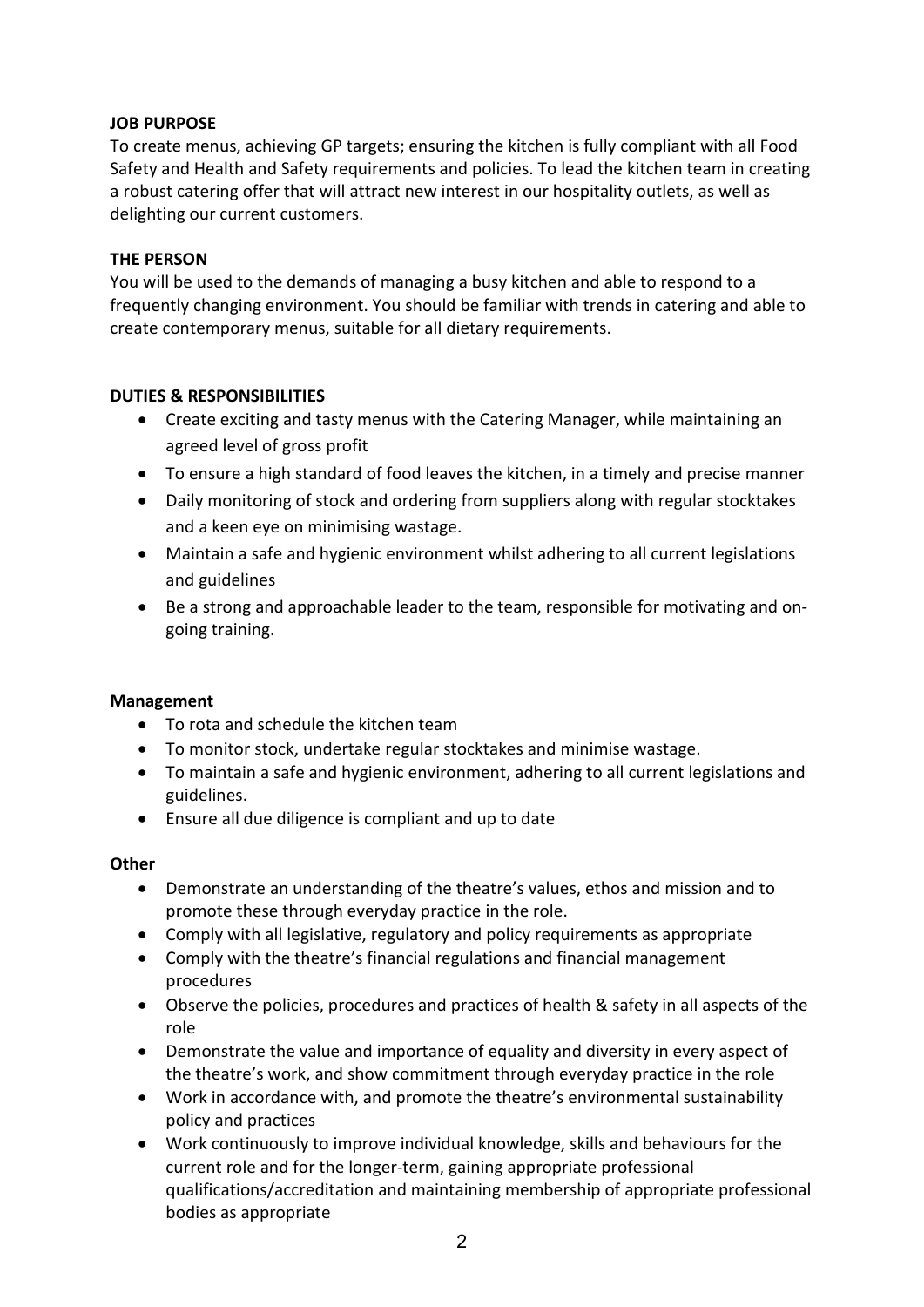- Participate in theatre events including when these are held in the evenings, at weekends or otherwise outside of normal working hours.
- Undertake such other duties as may reasonably be required from time to time

# **PERSON SPECIFICATION**

|                           | <b>ESSENTIAL</b>                 | <b>DESIRABLE</b>          |
|---------------------------|----------------------------------|---------------------------|
|                           |                                  |                           |
| <b>SKILLS / ABILITIES</b> | Demonstrable technical skills as |                           |
|                           | a chef                           |                           |
|                           |                                  |                           |
|                           | Willingness to respond to        |                           |
|                           | changing venue requirements      |                           |
| <b>KNOWLEDGE</b>          | Menu planning                    |                           |
|                           |                                  |                           |
|                           | Catering accounts                |                           |
|                           | Effective stock management       |                           |
|                           |                                  |                           |
|                           | Environmental health legislation |                           |
|                           |                                  |                           |
|                           | Understanding of the industry    |                           |
|                           | and contemporary catering        |                           |
|                           | trends                           |                           |
| <b>QUALIFICATIONS</b>     |                                  | NVQ2 or Higher            |
|                           |                                  | Equivalent in hospitality |
|                           |                                  | catering                  |
|                           |                                  |                           |
| <b>EXPERIENCE</b>         | 5 years Sous Chef or above       | Food safety qualification |
|                           |                                  |                           |
|                           | Experience of working in a fast  |                           |
|                           | paced service environment with   |                           |
|                           | quick service turnaround         |                           |
|                           |                                  |                           |
|                           | Team leadership                  |                           |
| PERSONAL QUALITIES        | Positive and flexible attitude   |                           |
|                           | Calm nature                      |                           |
|                           | Work well under pressure         |                           |
|                           | Team player                      |                           |
|                           |                                  |                           |

# **How to apply**

Application is by CV and full covering letter explaining your reasons for applying and your suitability for the position.

Please email your application to mfield@yvonne-arnaud.co.uk